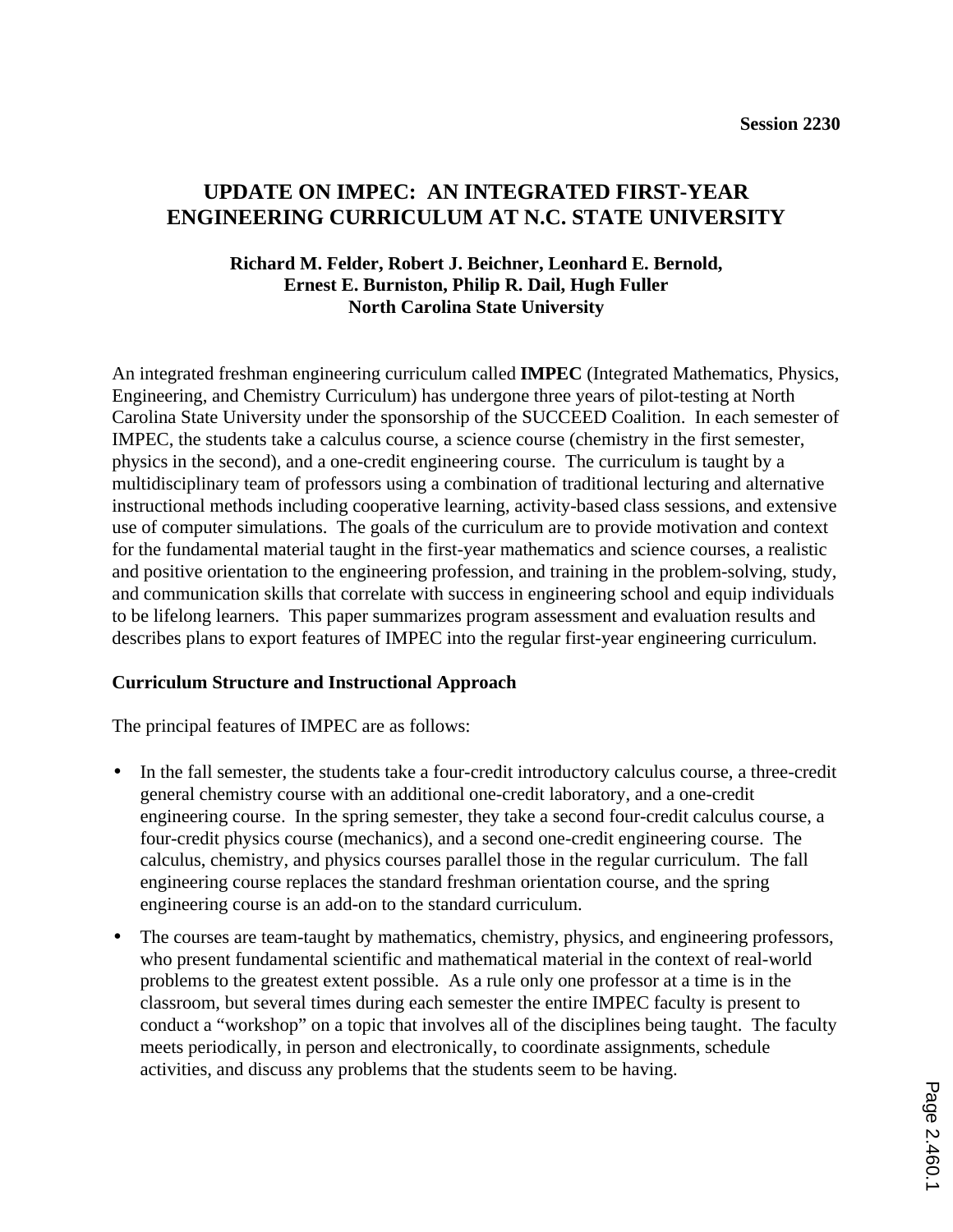- With the exception of the chemistry laboratory, the courses are taught in a single classroom equipped with PC's that have real-time data acquisition capability. The classroom holds 36 students, thus limiting the enrollment in IMPEC.
- The calculus instruction follows the Harvard Calculus format, emphasizing a true understanding of concepts as opposed to learning drills and prescriptions. The "rule of three" is followed, which states that every topic should be presented geometrically, numerically, and algebraically. A symbolic mathematics application program (MAPLE) is used for complex calculations and graphing.
- In the chemistry course, multimedia instructional packages—*Exploring Chemistry* and *Introduction to General Chemistry*, distributed by Falcon Software—supplement the standard textbook. The students are routinely called upon in class to provide evidence of their conceptual understanding, with emphasis being placed on questions that involve analysis, synthesis, and evaluation. In the laboratory the students are not given detailed procedures for most exercises but have to work out the details themselves in teams (except for matters related to safety). The lecture and laboratory components of the course are integrated to a much greater extent than in the standard curriculum.
- In physics, variations on ideas in Workshop Physics (Priscilla Laws, Dickinson College) and Studio Physics (Jack Wilson, RPI) are used to create hands-on exercises to illustrate physical concepts. Flexible microcomputer-based laboratory tools are used for acquisition, reduction, and real-time plotting of experimental data. Computer simulations and spreadsheets are also used as instructional tools. Homework and test questions are frequently open-ended, demanding more than formula substitution for solutions.
- Features of the engineering courses include guided exercises and homework assignments that require applying calculus, chemistry, and physics concepts and techniques to engineering problems; training in study and time-management skills, word processing and other computer applications, technical writing, oral presentations, and presentation graphics (PowerPoint); assignments that involve summarizing sections and doing chapter-end exercises in *Studying Engineering* by Raymond Landis; orientation presentations by representatives of different engineering departments; field trips to engineering laboratories and a construction site; guest presentations by recent engineering graduates; and team projects that involve elementary engineering design and analysis, application of principles from the science and calculus courses, and preparation of oral and written project reports.
- A nominal schedule states which courses meet during which hours, but the actual schedule changes every week according to which topics are to be emphasized. Most class periods are taught by individual IMPEC faculty members, but several times during each semester "workshops" on specific topics (e.g. statistical analysis and angular motion) are team-taught by the full faculty.
- The course instruction makes extensive use of active (experiential) and cooperative (teambased) learning and other methods designed to address the full spectrum of student learning styles, $<sup>1</sup>$  reducing but not completely eliminating formal lecturing. All laboratory experiments</sup> and most homework and in-class activities are done by teams of students. Exercises are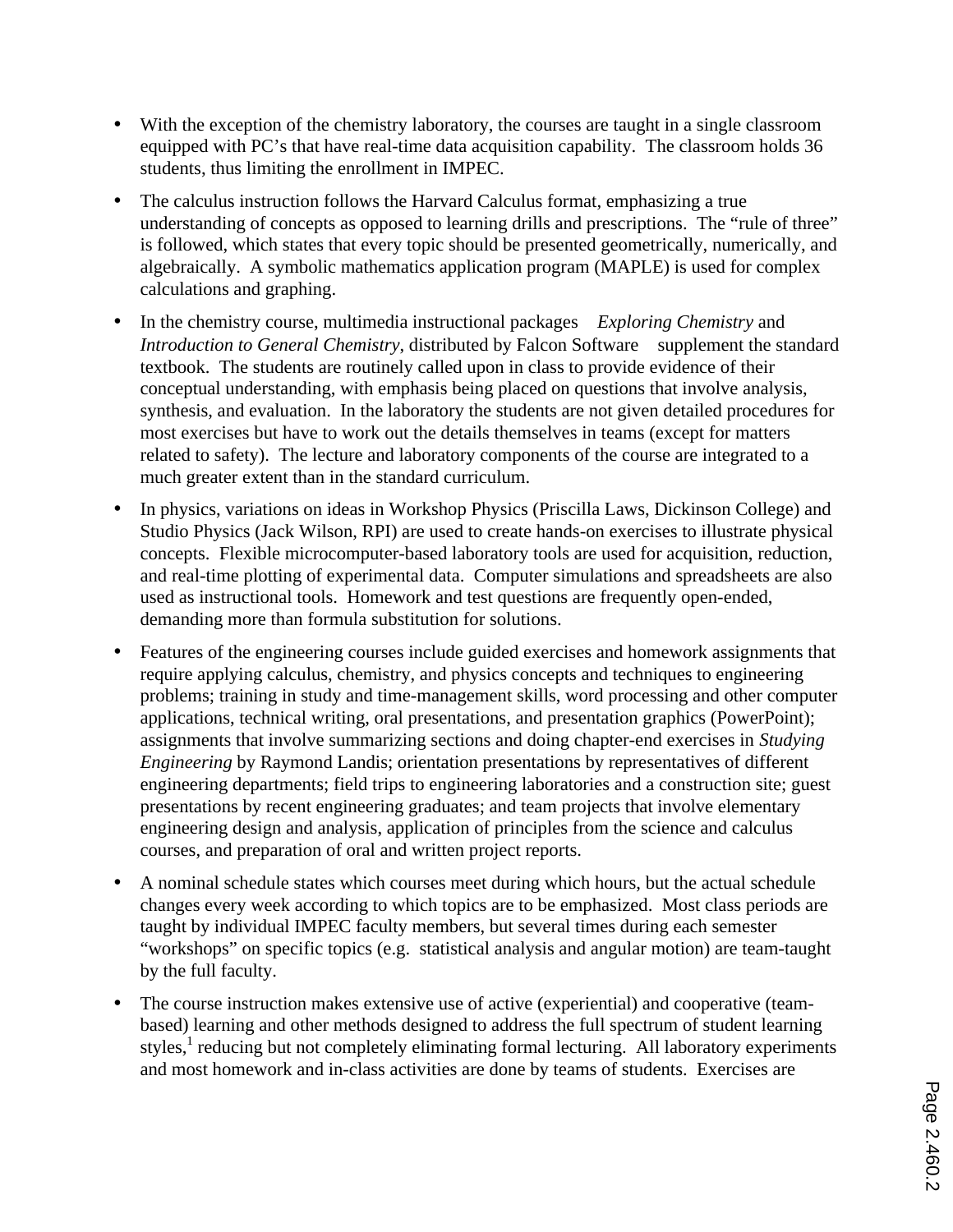designed to provide positive interdependence, individual accountability, and periodic selfassessment of team functioning.

- Homework and examinations contain a mixture of closed (single-answer) problems designed to test understanding of specific methods and skills as well as open-ended multidisciplinary questions to foster the students' creativity and ability to integrate the full range of course material.
- Course handouts, assignments, and revised schedules are delivered via an IMPEC home page on the World Wide Web. Most students feel no need to print the materials, since they can consult the web site for a current version from computers in the classroom or their dormitories at any time. Distributing the course materials in this manner is no more timeconsuming than the traditional process of making paper copies, and the inevitable last-minute changes are effortless.

## **Enrollment and Retention Data**

In each of the three years IMPEC has been offered, several hundred randomly selected entering freshmen were invited to attend a presentation on the program at the University's summer orientation program for entering students. We used a stratified random selection to enroll 36 of these students in IMPEC (the maximum capacity of our classroom), attempting to match the population demographics and average admissions index (a predicted grade-point average used at N.C. State) of the entire entering class. Outcomes for the past two academic years and the one currently in progress are as follows:

- **Year 1: 1994–95**. Nine students got D's or F's in at least one of the fall semester courses, making them ineligible to continue in IMPEC; seven passed all courses in the fall with grades of C or better but chose not to re-enroll in the spring; and 18 completed the two-term sequence with grades of C or better in all courses, for a 50% successful completion rate for the year. No minority students chose to enroll in the class. Comparison data for students in the regular freshman engineering curriculum are not available.
- **Year 2: 1995–96**. Nine students got D's or F's in at least one of the fall courses; two passed in the fall but chose not to enroll in the spring; and 25 completed the two-term sequence with grades of C or better in all courses, for a 69% completion rate for the year. The comparable figure for the 736 students in the regular freshman orientation class (E100) was 52%, and that for a control group of 31 students (to be described shortly) was also 52%. All four of the African-American students in IMPEC were successful, as compared to three out of the nine African-American students in E100. Six out of the ten women in IMPEC were successful, as compared to 51% of the women in E100.
- **Year 3: 1996–97**. In the fall semester only one student got a grade lower than C in any of the sequence courses, and the remaining 35 re-enrolled in the spring. As this paper is being written, about six students are struggling with second-semester calculus and three are having difficulties with physics, but we still anticipate a high completion rate compared with the average for the entire freshman class.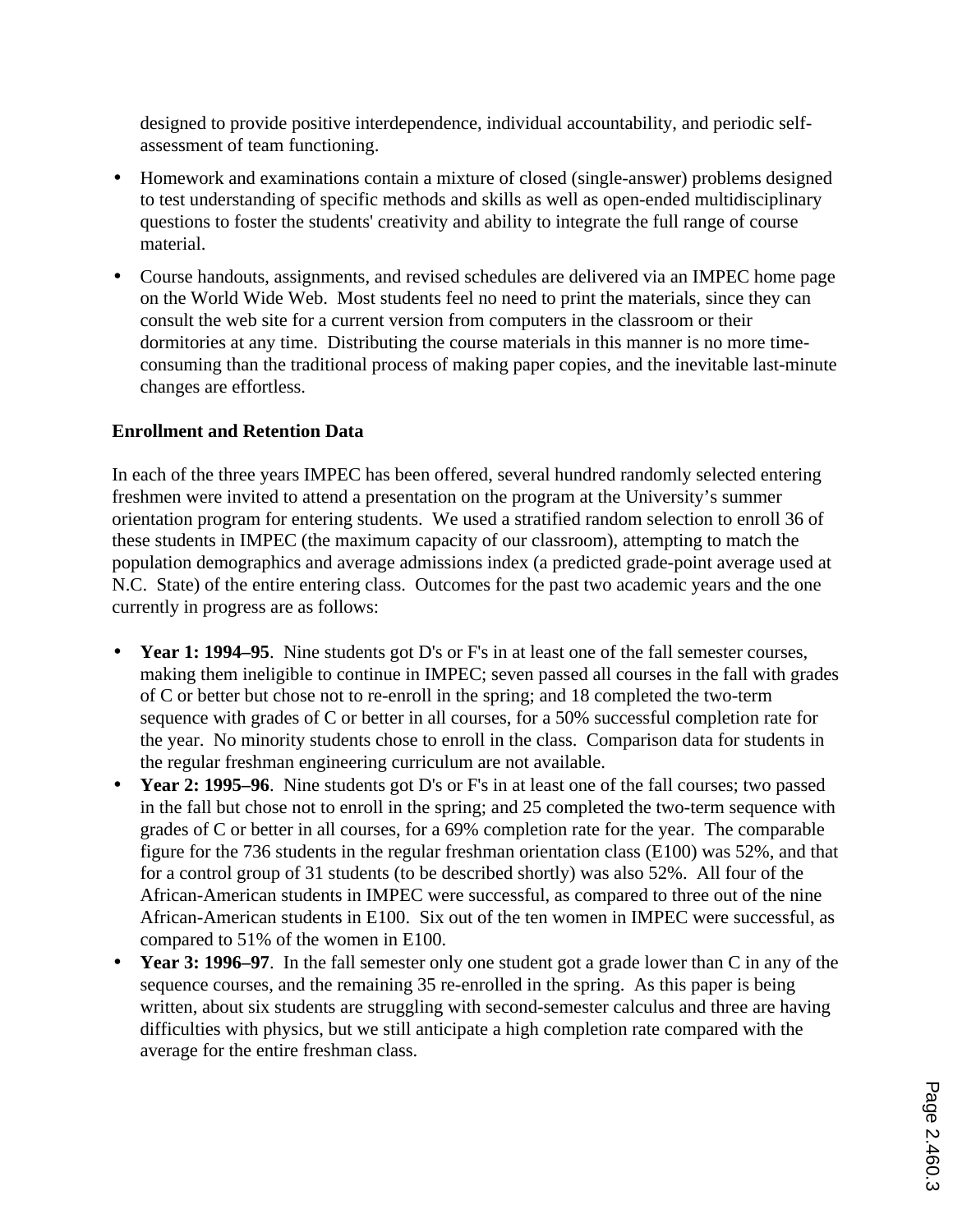We are not sure why this year's class is doing so well compared to the previous classes, but we can speculate. One possibility is that we are learning by trial-and-error how to deliver an integrated curriculum, which is not something faculty members are trained to do. Another is that this class—for reasons that may have little or nothing to do with anything the faculty has done seems to have cohered personally to a much greater extent than the previous ones did. They try to take the same courses outside of IMPEC, some share apartments, some even share clothing. When the cooperative learning teams were given the option of disbanding after the first month and forming new groups, every team in the class chose to remain together, unlike last year when one-third of the groups disbanded. If one believes the precepts of cooperative learning (which we do), improved social cohesion should lead to improved academic performance.

#### **Assessment and Evaluation**

The 1994–95 version of IMPEC did not parallel the standard freshman engineering curriculum (it included two semesters of physics and no chemistry), and the decision was made not to perform a full assessment of the program in that year. In 1995–1996, an extensive assessment program was undertaken. Data were compiled for IMPEC students and (unless otherwise noted) students in two comparison groups. The term "Control Group" refers to a group of 31 students who volunteered for IMPEC but were not selected due to the capacity of the IMPEC classroom. They matched the IMPEC group in pre-college performance measures, but did not include any African-American students. The term "E100 group" refers to the 736 students in the regular freshman engineering course, including nine African-American students. (Most of the other African-American students in the freshman class were in a separate program designed specifically for minorities.)

The data compiled included the following:

- *pre-admission data* (predicted grade-point average, SAT scores).
- *responses to the "Attitude Survey about Engineering"* (beginning and end of the fall semester, and for IMPEC only, end of the second semester). An instrument developed at the University of Pittsburgh that assesses attitudes toward engineering as a curriculum and career, self-reported confidence levels in core freshman-year subjects, and in the postsurvey, attitudes toward the freshman year experience.
- *Force Concept Inventory scores* (IMPEC only, beginning and end of second semester). A widely used instrument that assesses conceptual understanding of mechanics.
- *performance on common final exam problems in calculus, chemistry, and physics courses*.
- *responses to open-ended questions on midsemester and end-of-semester surveys* (IMPEC only).
- *Written and oral engineering project reports* (IMPEC only)
- *Passing rates in calculus and science courses included in IMPEC*.
- *Overall GPA in the first year.*
- *Retention in engineering through the first year*.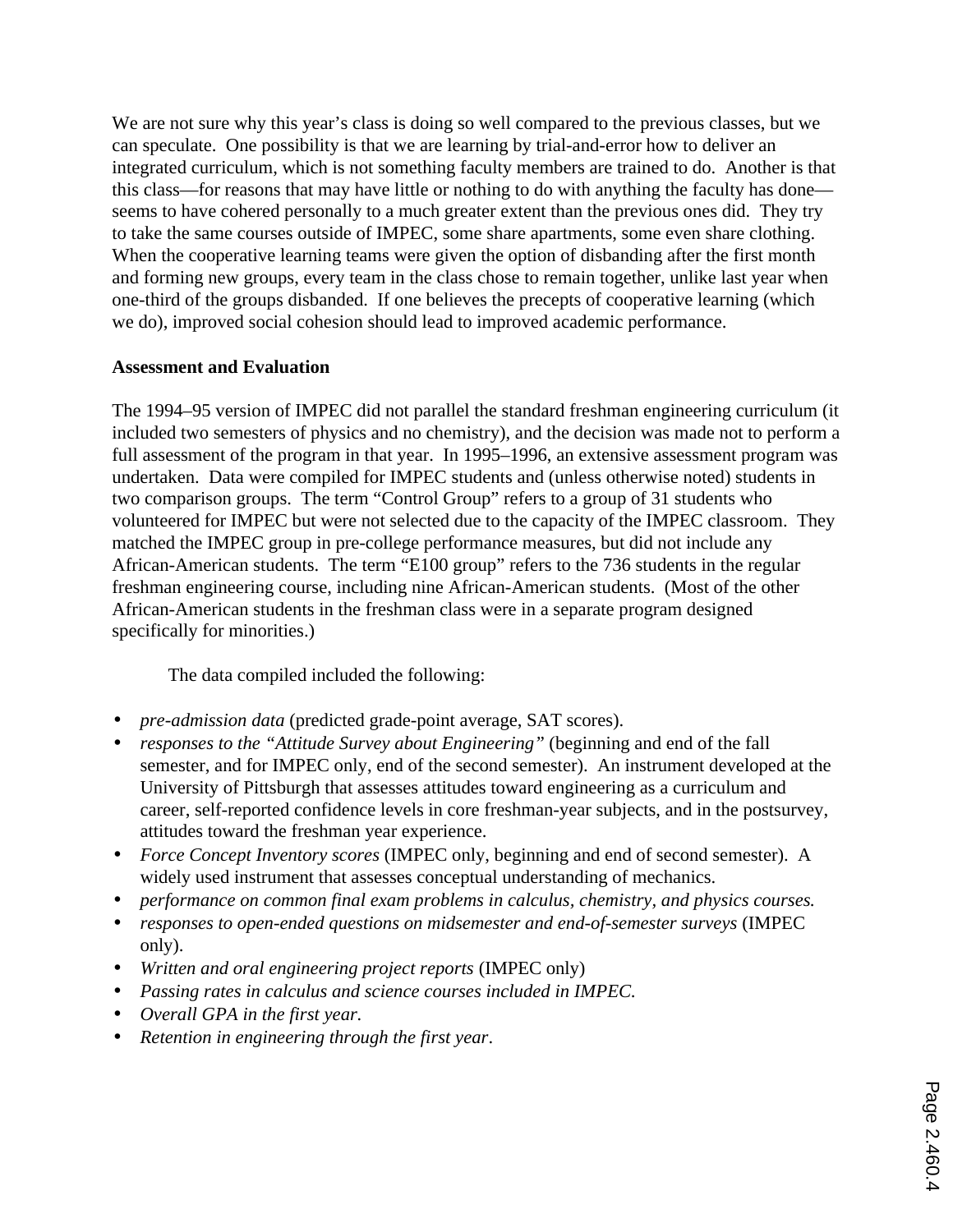Following is a summary of the principal results for the 1995–96 year.

- The pass rate (C or better) in the core courses was significantly higher for IMPEC students (69%) than for students in the control group (52%) or in E100 (52%). Roughly equal percentages of all three groups (roughly 80%) remained as declared engineering majors at the beginning of the Fall 1996 semester, but fewer of the IMPEC students were in academic difficulty.
- IMPEC students did as well as or better than students in the control groups on common final examination questions in calculus, chemistry, and physics courses. The IMPEC students also did well on questions that tested them for the deeper levels of comprehension of principles that were among IMPEC's principal objectives. (We had no way of including such questions on the final examinations in the traditionally-taught courses.)
- The IMPEC students' performance on the Force Concept Inventory was substantially better than the average performance of students at other institutions who had taken a traditionallytaught lecture-based mechanics course.
- When the students were asked to indicate their agreement or disagreement with the statement, "I expect engineering will be a rewarding career," the IMPEC students and the control and E100 groups all strongly agreed at the beginning of the fall semester. A decline in the average level of agreement would be expected during the first semester, since most entering students have little or no idea of what engineering is and some find that they are poorly suited to it. At the end of the semester, the average levels of agreement for the control and E100 groups declined two to four times more sharply than that of the IMPEC students, which only declined slightly.
- The IMPEC students' level of agreement with the statement, "The engineering course helped me know whether I want to major in engineering," was significantly greater than the levels of agreement of the control group and the E100 group.
- To a much greater extent than students in the regular freshman engineering course, the IMPEC students credited their engineering course with helping them improve their skills in problem solving, studying, teamwork, time management, reading, writing, speaking, and computing.
- The IMPEC students' self-rated confidence in their abilities in chemistry, engineering, computing, speaking, and writing increased sharply in the first semester. The confidence levels of the control students in the same areas declined (dramatically in chemistry and writing, slightly in engineering, computing, and speaking). The confidence levels of the E100 students either declined sharply (in chemistry), stayed roughly the same (in engineering), or increased slightly (in computing, speaking, and writing).
- The IMPEC students slightly increased their confidence in their calculus ability in the first semester. The E100 students (a number of whom had taken advanced placement calculus in high school) maintained but did not increase their confidence, and the control group confidence sharply declined.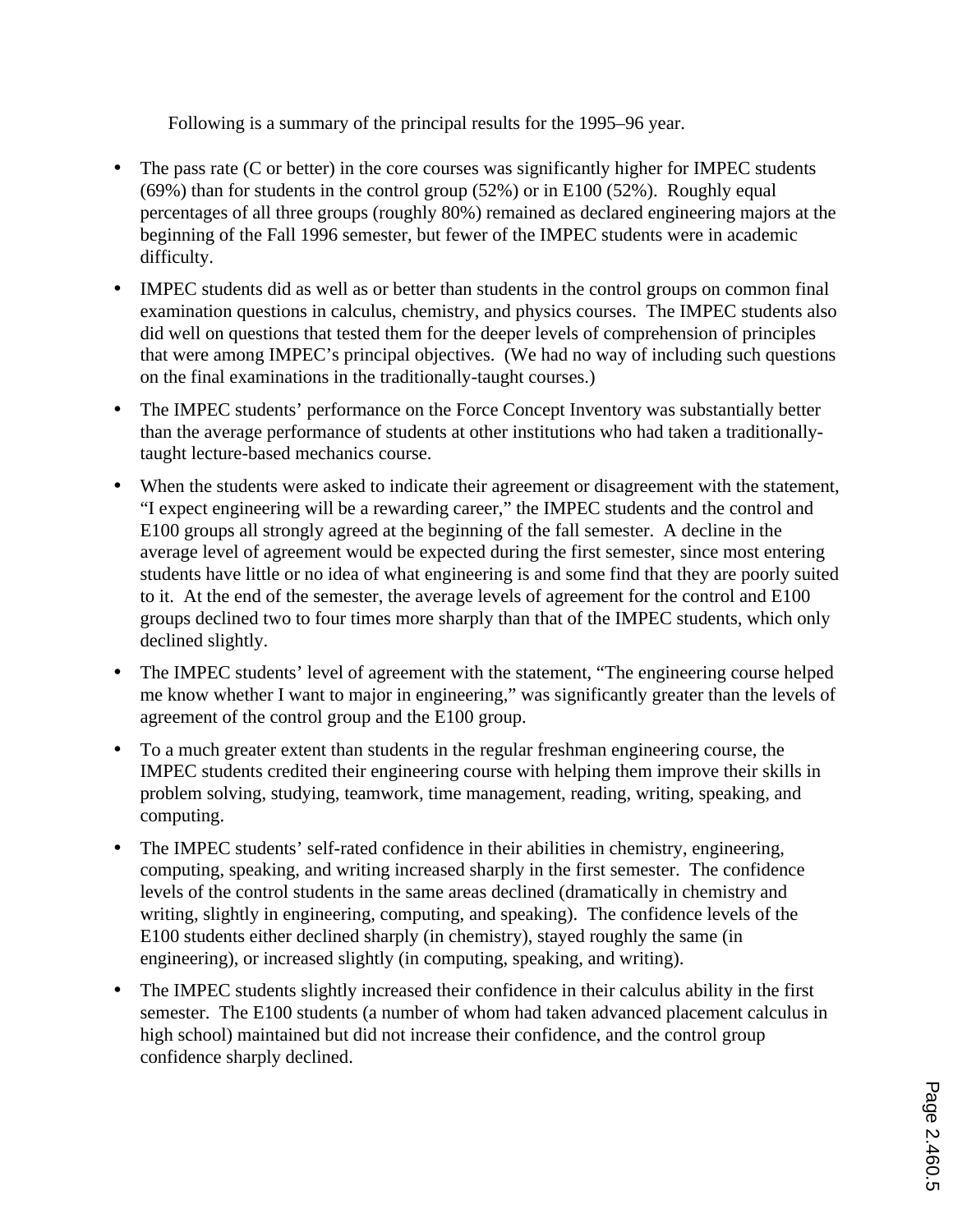• The IMPEC students' confidence in physics increased slightly in the first semester, which is interesting since none of them took a physics course that semester. It may be that their increased confidence in other areas simply made them more confident of their problemsolving abilities in general, regardless of the subject, or that the emphasis on applications in the Harvard Calculus approach increased their confidence in their ability to deal with physics problems. Their confidence in physics increased sharply after they took the physics course in the second semester.

The positive attitudes of the IMPEC students to almost every aspect of the course are all the more impressive considering that they found the curriculum more demanding than the control and E100 groups found *their* freshman year curricula (as evidenced by their responses to certain questions on the Attitudes about Engineering survey).

Quantitative elaborations of these results are contained in a report to the National Science Foundation, available upon request from the authors.<sup>2</sup> Data for 1996–1997 will be presented at the June meeting.

### **Exporting IMPEC features to the regular first-year engineering curriculum**.

The resource demands of IMPEC (primarily faculty time and dedicated computer-equipped classroom space) make it difficult to contemplate implementing the entire curriculum model for a substantial fraction of the roughly 1000 students in the first year of engineering at N.C. State. A number of IMPEC's features are exportable, however, and steps have already begun to implement them. Primary among these features is the use of engineering-based problems to illustrate and integrate curriculum fundamentals and provide practice in computer applications, explicit training in critical study and communication skills, systematic assessment of student performance and attitudes using a standardized instrument, and block scheduling of courses so that student cohorts can remain together to form what the cooperative learning theorists call "base groups." Elements of the project-based approach used in the IMPEC chemistry laboratory have been adopted for general use by the N.C. State Chemistry Department, and an effort is underway in the Physics Department to adopt the hands-on instructional approach used in IMPEC. These efforts will be continued and expanded in the coming year.

#### **Acknowledgments**

IMPEC is supported by the National Science Foundation SUCCEED Coalition. We are indebted to Ben O'Neal and John Risley for their contributions to planning the program, to John Gastineau for developing and implementing the physics instructional model used in the first two years of IMPEC, to Peg Gjertsen for invaluable assistance with computer operations and networking, and to Jackie Dietz, Gary Felder, Diane Hall, and Meredith Mauney for their help in designing and implementing the program assessment and evaluation.